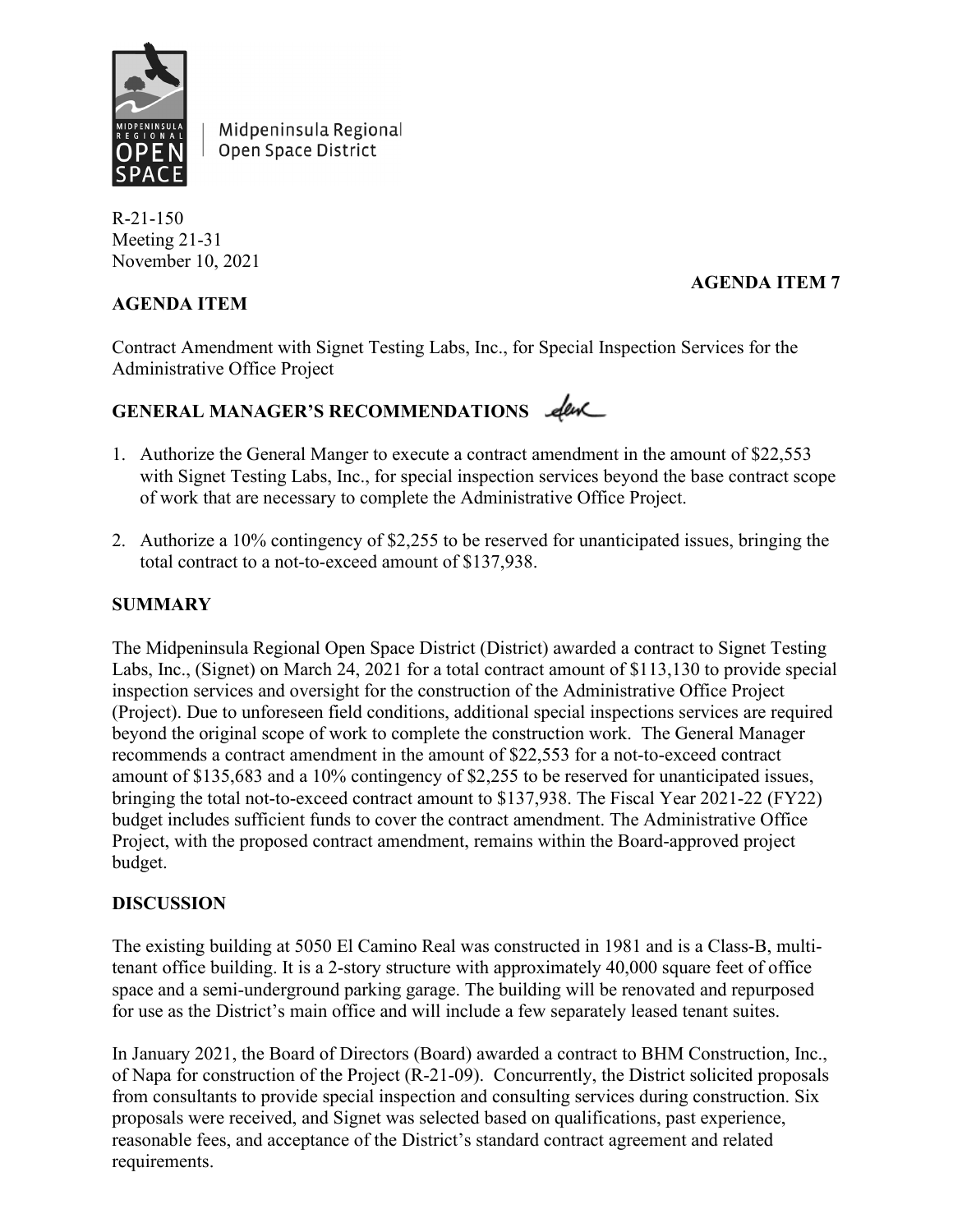Signet's original scope of work included the following tasks:

- Special inspections for cast in place concrete and reinforcement
- Structural steel fabrication, erection, and welding special inspections
- Anchor and dowel inspections
- Wood construction oversight
- Project management and close-out.

Once construction was underway, unforeseen site conditions presented structural challenges that required additional observations and technical expertise for the following tasks:

- *Wood framing inspections for replacement of the second-floor substrate due to water damage.*
- *Welding inspections and sequencing of the inspections based on work progression.*  The progression and sequencing of the welding and inspection work was impacted due to COVID protocols (mainly social distancing, masks, and gathering limitations) and availability of workers. In non-COVID work environments, the welding would have progressed faster and sequenced smoother by having more welders working in close proximity to each other. However, COVID protocols and worker shortage slowed the pace and sequence of welding and, subsequently, increased the number of inspections. To keep the project schedule, inspections were made to the steel beams and columns as they were being fabricated to ensure the material promptly shipped to the project site. This required additional inspection trips to the fabrication site.
- *Inspections for structural repairs associated with unforeseen existing conditions.* Discoveries were made during demolition that the second-floor flooring substrate had water damage and the finished floor was uneven. To bring these conditions to compliance, the District issued a change order to BHM to complete the additional repairs. These repairs required special inspections to ensure that the finished elevation was achieved, and structural work was installed properly.

These unforeseen conditions necessitated Signet to provide additional special inspection services that were not anticipated in their original proposal. The required total additional contract amount is \$22,553.

Although the overall Project has experience industry wide delays associated with material deliveries and third-party permitting reviews and approvals, both impacted by COVID-19 disruptions, the construction is progressing toward completion. Major building systems are installed and building finishes will be installed between November 2021 and January 2022. Building occupancy is on track for the end of March 2022.

## **FISCAL IMPACT**

The overall project remains within the May 2019 Board-approved project budget for planning, design, and construction of \$27.4 million  $(R-19-64)$ . Funding sources for the Project include using *Committed for Infrastructure* reserve funds, any future additions to the reserve, rent income, parity bond proceeds, and interest earned from the parity bonds. Partial reimbursement is also expected from the future sale of the current 330 Distel Circle office (R-20-117).

The FY22 adopted budget for the New Administrative Office (AO) Facility project #31202 is \$16,168,483. At the same Board meeting, a FY21 carryover of \$2,027,102 is being proposed as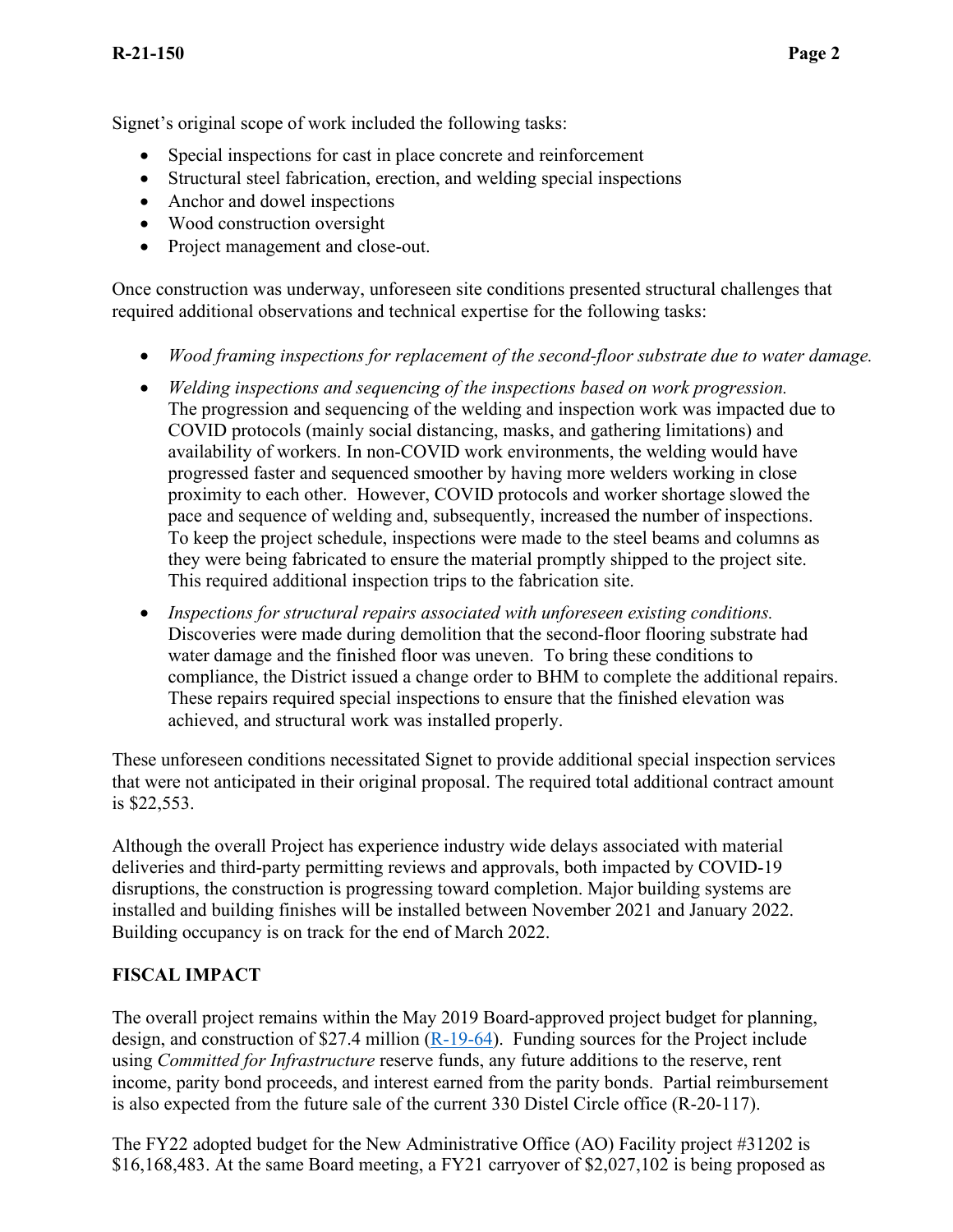| part of the Quarter 1 review, bringing the FY22 budget to \$18,195,585 (the carryover is due to     |
|-----------------------------------------------------------------------------------------------------|
| invoices that were processed after the June 30 fiscal year end date). There are sufficient funds in |
| the project budget to cover the recommended expenditures.                                           |

| <b>New Administration Office</b><br>(AO) Facility<br>#31202                        | <b>Prior Year</b><br><b>Actuals</b> | FY22<br><b>Adopted</b> | FY23<br>Projected | FY24<br>Projected | <b>TOTAL</b>               |
|------------------------------------------------------------------------------------|-------------------------------------|------------------------|-------------------|-------------------|----------------------------|
| Acquisition:                                                                       | \$31,742,406                        | \$0                    | \$0               | \$0               | \$31,742,406               |
| Planning/Design/Construction:                                                      | \$8,213,167                         | \$15,168,483           | \$20,000          | \$0               | $$23,401,650$ <sup>1</sup> |
| Move-in and Closeout:                                                              | \$0                                 | \$1,000,000            | \$0               | \$0               | \$1,000,000                |
| <b>Total Budget:</b>                                                               | \$39,955,573                        | \$16,168,483           | \$20,000          | \$0               | \$56,144,056               |
| Proposed FY21 Carryover:                                                           | \$0                                 | \$2,027,102            | \$0               | \$0               | \$2,027,102                |
| <b>Total Proposed Budget:</b>                                                      | \$39,955,573                        | \$18,195,585           | \$20,000          | \$0               | \$58,171,158               |
| Acquisition and associated<br>purchase costs<br>Spent-to-Date (as of $10/26/21$ ): | $(\$31,742,406)$                    | \$0                    | \$0               | \$0               | $(\$31,742,406)$           |
| Spent-to-Date (as of $10/26/21$ ):                                                 | $(\$8,213,167)$                     | (\$1,950,420)          | \$0               | \$0               | (\$10,163,587)             |
| Encumbrances:                                                                      | \$0                                 | (\$12,110,919)         | \$0               | \$0               | (\$12,110,919)             |
| <b>Signet Contract Amendment:</b>                                                  | \$0                                 | $(\$22,553)$           | \$0               | \$0               | $(\$22,553)$               |
| 10% Contingency:                                                                   | \$0                                 | $(\$2,255)$            | \$0               | \$0               | $(\$2,255)$                |
| <b>BHM</b> Contract Amendment<br>including Contingency <sup>2</sup> :              | \$0                                 | $(\$466,253)$          | \$0               | \$0               | $(\$466,253)$              |
| <b>Budget Remaining</b><br>(Proposed):                                             | \$0                                 | \$3,643,185            | \$20,000          | \$0               | \$3,663,185                |

*1 Total costs for planning, design, and construction remain below the Board-approved budget of \$27.4M 2 Item is also part of the November 10, 2021 regular Agenda for Board consideration.*

The recommended action is not funded by Measure AA.

## **BOARD AND COMMITTEE REVIEW**

This Project previously came before the full Board of Directors at the following public meetings:

- **October 24, 2018**: Board review and approval of the Project Design Goals and Program Elements. [\(R-18-123,](https://www.openspace.org/sites/default/files/20181024_AO_Apprv_Prioritization_Prog_Goals%2BOutreach_R-18-123.pdf) [meeting minutes\)](https://www.openspace.org/sites/default/files/20181024_BOD_minutes_APPROVED.pdf)
- **January 9, 2019**: FYI Memorandum summarizing the AO Facility Ad Hoc Committee meeting summary, including discussion on LEED gold rating equivalency. [\(FYI Memo\)](https://www.openspace.org/sites/default/files/20190109_FYI_AOAdHocUpdate.pdf)
- **January 23, 2019**: Board review and feedback on the project design [\(R-19-06,](https://www.openspace.org/sites/default/files/20190123_PresentationandDiscussionofAdministrativeOfficeRemodelSchematicDesgin_R-19-06.pdf) meeting [minutes\)](https://www.openspace.org/sites/default/files/20190123_BOD_minutes_APPROVED.pdf)
- **July 22, 2020:** Board review and feedback on the project design. [\(R-20-76,](https://www.openspace.org/about-us/meetings/20-16) meeting [minutes\)](https://www.openspace.org/sites/default/files/20200722_BOD_minutes_APPROVED.pdf)
- **January 20, 2021:** Board authorization for the General Manager to enter into a contract with BHM Construction, Inc., to begin construction.  $(R-21-09,$  [meeting minutes\)](https://www.openspace.org/sites/default/files/20210120_BOD_minutes_APPROVED.pdf)